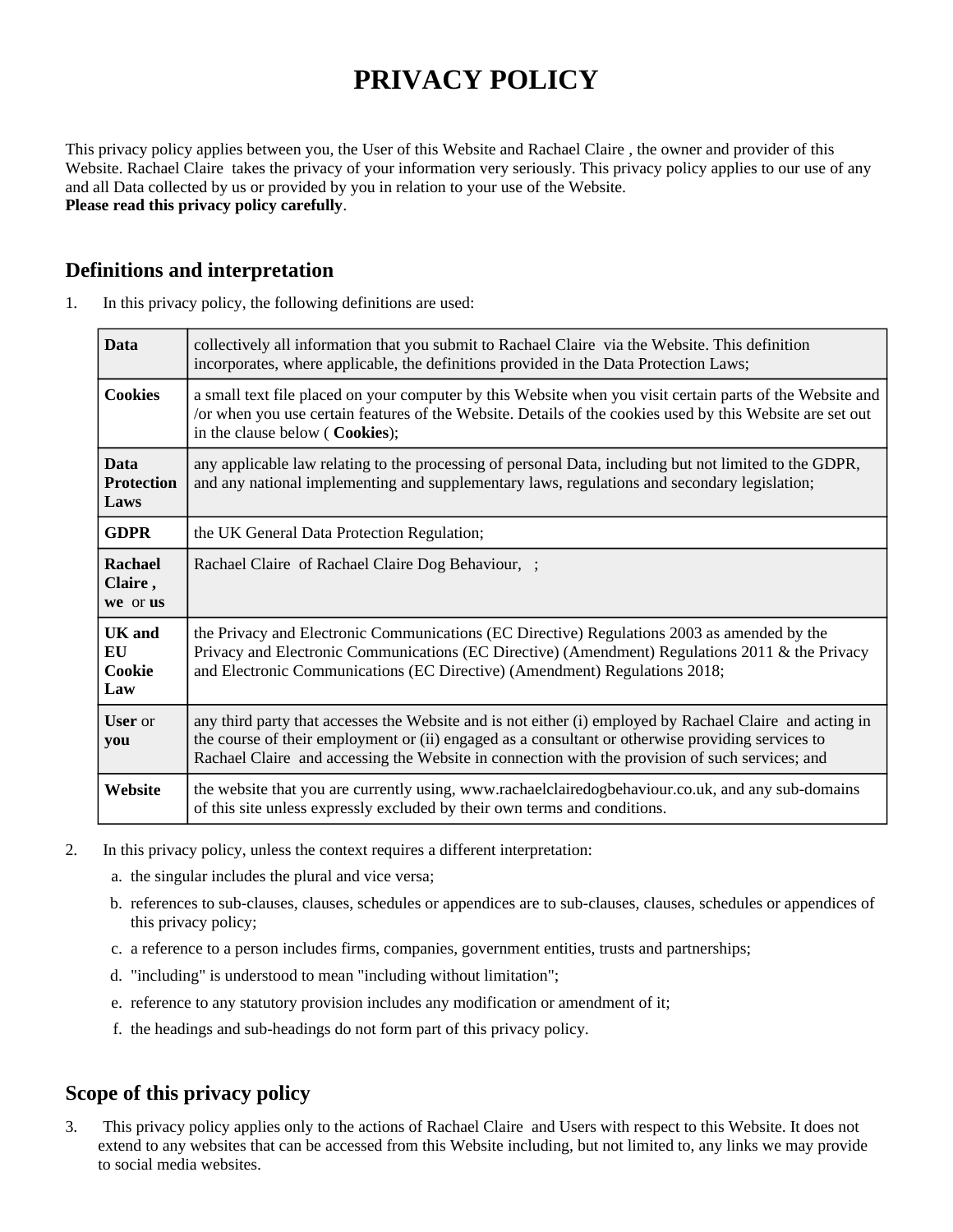4. For purposes of the applicable Data Protection Laws, Rachael Claire is the "data controller". This means that Rachael Claire determines the purposes for which, and the manner in which, your Data is processed.

#### **Data collected**

- 5. We may collect the following Data, which includes personal Data, from you:
	- a. name;
	- b. contact Information such as email addresses and telephone numbers;

in each case, in accordance with this privacy policy.

#### **How we collect Data**

- 6. We collect Data in the following ways:
	- a. data is given to us by you ; and
	- b. data is collected automatically.

#### **Data that is given to us by you**

- 7. Rachael Claire will collect your Data in a number of ways, for example:
	- a. when you contact us through the Website, by telephone, post, e-mail or through any other means;
	- b. when you elect to receive marketing communications from us;
	- c. when you use our services;

in each case, in accordance with this privacy policy.

#### **Data that is collected automatically**

- 8. To the extent that you access the Website, we will collect your Data automatically, for example:
	- a. we automatically collect some information about your visit to the Website. This information helps us to make improvements to Website content and navigation, and includes your IP address, the date, times and frequency with which you access the Website and the way you use and interact with its content.
	- b. we will collect your Data automatically via cookies, in line with the cookie settings on your browser. For more information about cookies, and how we use them on the Website, see the section below, headed "Cookies".

#### **Our use of Data**

- 9. Any or all of the above Data may be required by us from time to time in order to provide you with the best possible service and experience when using our Website. Specifically, Data may be used by us for the following reasons:
	- a. internal record keeping;
	- b. improvement of our products / services;
	- c. transmission by email of marketing materials that may be of interest to you;
	- d. contact for market research purposes which may be done using email, telephone, fax or mail. Such information may be used to customise or update the Website;

in each case, in accordance with this privacy policy.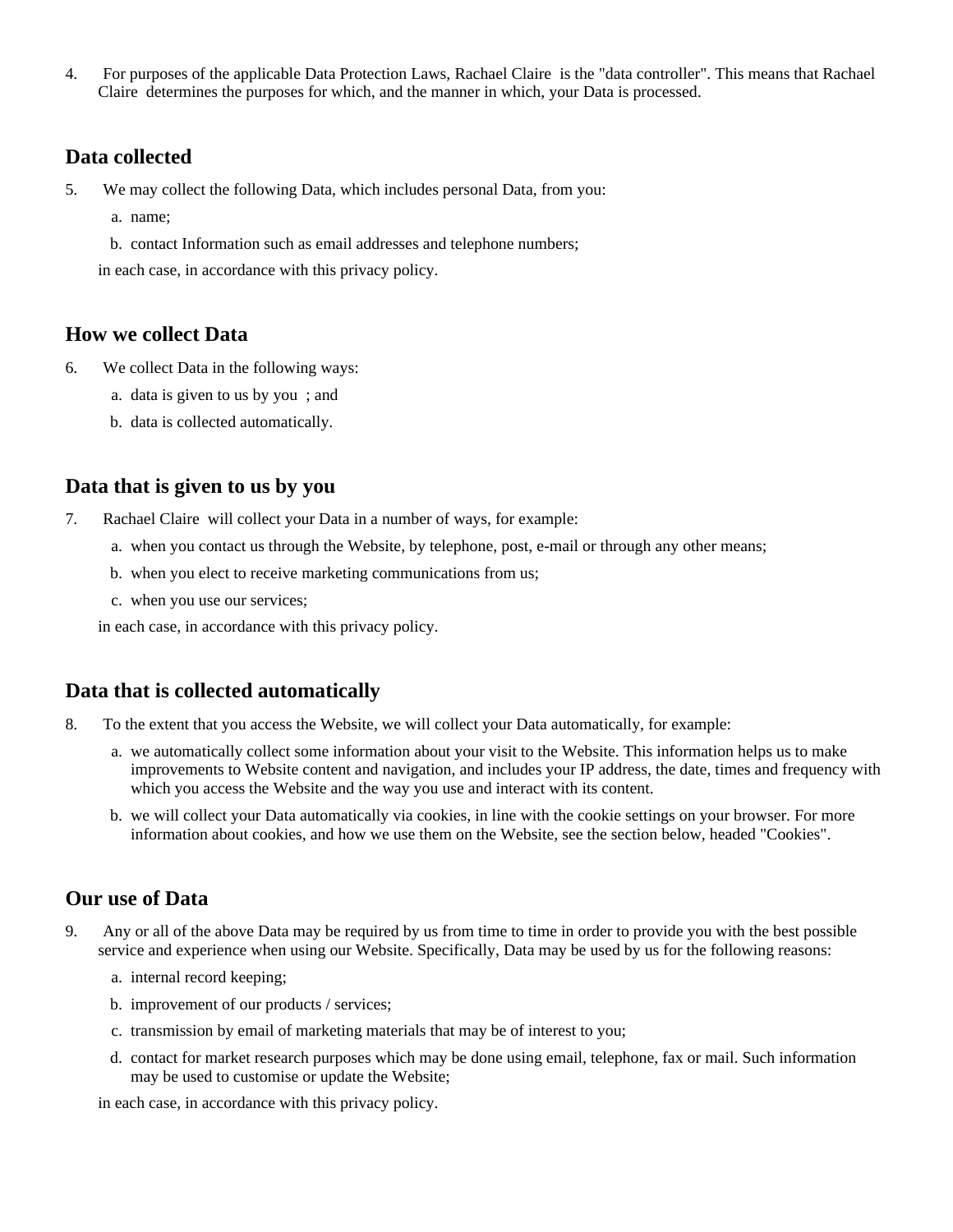- 10. We may use your Data for the above purposes if we deem it necessary to do so for our legitimate interests. If you are not satisfied with this, you have the right to object in certain circumstances (see the section headed "Your rights" below).
- 11. For the delivery of direct marketing to you via e-mail, we'll need your consent, whether via an opt-in or soft-opt-in:
	- a. soft opt-in consent is a specific type of consent which applies when you have previously engaged with us (for example, you contact us to ask us for more details about a particular product/service, and we are marketing similar products/services). Under "soft opt-in" consent, we will take your consent as given unless you opt-out.
	- b. for other types of e-marketing, we are required to obtain your explicit consent; that is, you need to take positive and affirmative action when consenting by, for example, checking a tick box that we'll provide.
	- c. if you are not satisfied about our approach to marketing, you have the right to withdraw consent at any time. To find out how to withdraw your consent, see the section headed "Your rights" below.

## **Keeping Data secure**

- 12. We will use technical and organisational measures to safeguard your Data, for example:
	- a. access to your account is controlled by a password and a user name that is unique to you.
	- b. we store your Data on secure servers.
- 13. Technical and organisational measures include measures to deal with any suspected data breach. If you suspect any misuse or loss or unauthorised access to your Data, please let us know immediately by contacting us via this e-mail address: info@rachaelclairedogbehaviour.co.uk.
- 14. If you want detailed information from Get Safe Online on how to protect your information and your computers and devices against fraud, identity theft, viruses and many other online problems, please visit www.getsafeonline.org. Get Safe Online is supported by HM Government and leading businesses.

#### **Data retention**

- 15. Unless a longer retention period is required or permitted by law, we will only hold your Data on our systems for the period necessary to fulfil the purposes outlined in this privacy policy or until you request that the Data be deleted.
- 16. Even if we delete your Data, it may persist on backup or archival media for legal, tax or regulatory purposes.

## **Your rights**

- 17. You have the following rights in relation to your Data:
	- a. **Right to access** the right to request (i) copies of the information we hold about you at any time, or (ii) that we modify, update or delete such information. If we provide you with access to the information we hold about you, we will not charge you for this, unless your request is "manifestly unfounded or excessive." Where we are legally permitted to do so, we may refuse your request. If we refuse your request, we will tell you the reasons why.
	- b. **Right to correct** the right to have your Data rectified if it is inaccurate or incomplete.
	- c. **Right to erase** the right to request that we delete or remove your Data from our systems.
	- d. **Right to restrict our use of your Data** the right to "block" us from using your Data or limit the way in which we can use it.
	- e. **Right to data portability** the right to request that we move, copy or transfer your Data.
	- f. **Right to object** the right to object to our use of your Data including where we use it for our legitimate interests.
- 18. To make enquiries, exercise any of your rights set out above, or withdraw your consent to the processing of your Data (where consent is our legal basis for processing your Data), please contact us via this e-mail address: info@rachaelclairedogbehaviour.co.uk.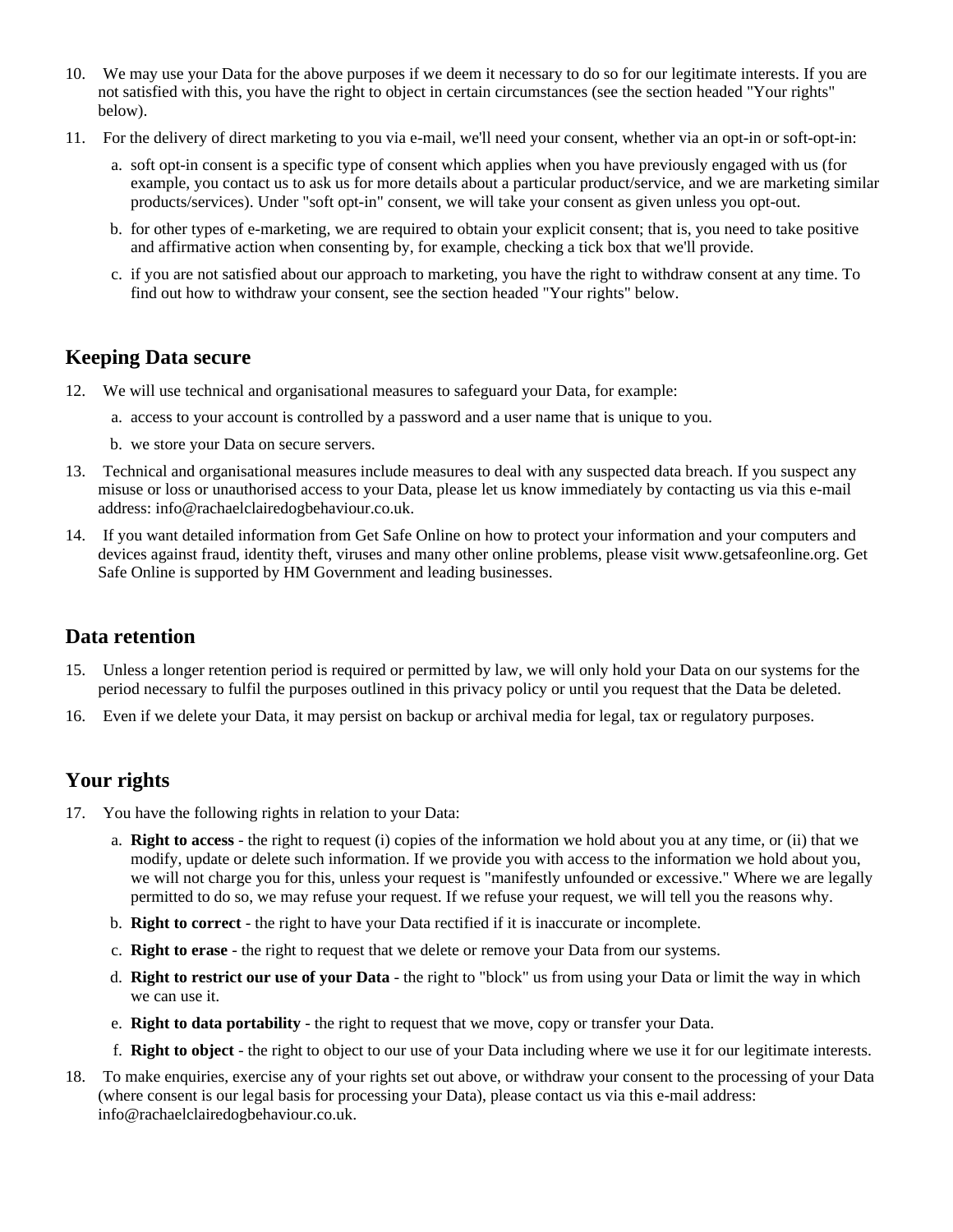- 19. If you are not satisfied with the way a complaint you make in relation to your Data is handled by us, you may be able to refer your complaint to the relevant data protection authority. For the UK, this is the Information Commissioner's Office (ICO). The ICO's contact details can be found on their website at https://ico.org.uk/.
- 20. It is important that the Data we hold about you is accurate and current. Please keep us informed if your Data changes during the period for which we hold it.

#### **Links to other websites**

21. This Website may, from time to time, provide links to other websites. We have no control over such websites and are not responsible for the content of these websites. This privacy policy does not extend to your use of such websites. You are advised to read the privacy policy or statement of other websites prior to using them.

#### **Changes of business ownership and control**

- 22. Rachael Claire may, from time to time, expand or reduce our business and this may involve the sale and/or the transfer of control of all or part of Rachael Claire . Data provided by Users will, where it is relevant to any part of our business so transferred, be transferred along with that part and the new owner or newly controlling party will, under the terms of this privacy policy, be permitted to use the Data for the purposes for which it was originally supplied to us.
- 23. We may also disclose Data to a prospective purchaser of our business or any part of it.
- 24. In the above instances, we will take steps with the aim of ensuring your privacy is protected.

## **Cookies**

- 25. This Website may place and access certain Cookies on your computer. Rachael Claire uses Cookies to improve your experience of using the Website and to improve our range of services. Rachael Claire has carefully chosen these Cookies and has taken steps to ensure that your privacy is protected and respected at all times.
- 26. All Cookies used by this Website are used in accordance with current UK and EU Cookie Law.
- 27. Before the Website places Cookies on your computer, you will be presented with a message bar requesting your consent to set those Cookies. By giving your consent to the placing of Cookies, you are enabling Rachael Claire to provide a better experience and service to you. You may, if you wish, deny consent to the placing of Cookies; however certain features of the Website may not function fully or as intended.
- 28. This Website may place the following Cookies:

| <b>Type of Cookie</b>      | <b>Purpose</b>                                                                                                                                                                                                                   |
|----------------------------|----------------------------------------------------------------------------------------------------------------------------------------------------------------------------------------------------------------------------------|
| Strictly necessary cookies | These are cookies that are required for the operation of our website. They<br>include, for example, cookies that enable you to log into secure areas of our<br>I website, use a shopping cart or make use of e-billing services. |

- 29. You can find a list of Cookies that we use in the Cookies Schedule.
- 30. You can choose to enable or disable Cookies in your internet browser. By default, most internet browsers accept Cookies but this can be changed. For further details, please consult the help menu in your internet browser.
- 31. You can choose to delete Cookies at any time; however you may lose any information that enables you to access the Website more quickly and efficiently including, but not limited to, personalisation settings.
- 32. It is recommended that you ensure that your internet browser is up-to-date and that you consult the help and guidance provided by the developer of your internet browser if you are unsure about adjusting your privacy settings.
- 33. For more information generally on cookies, including how to disable them, please refer to aboutcookies.org. You will also find details on how to delete cookies from your computer.

#### **General**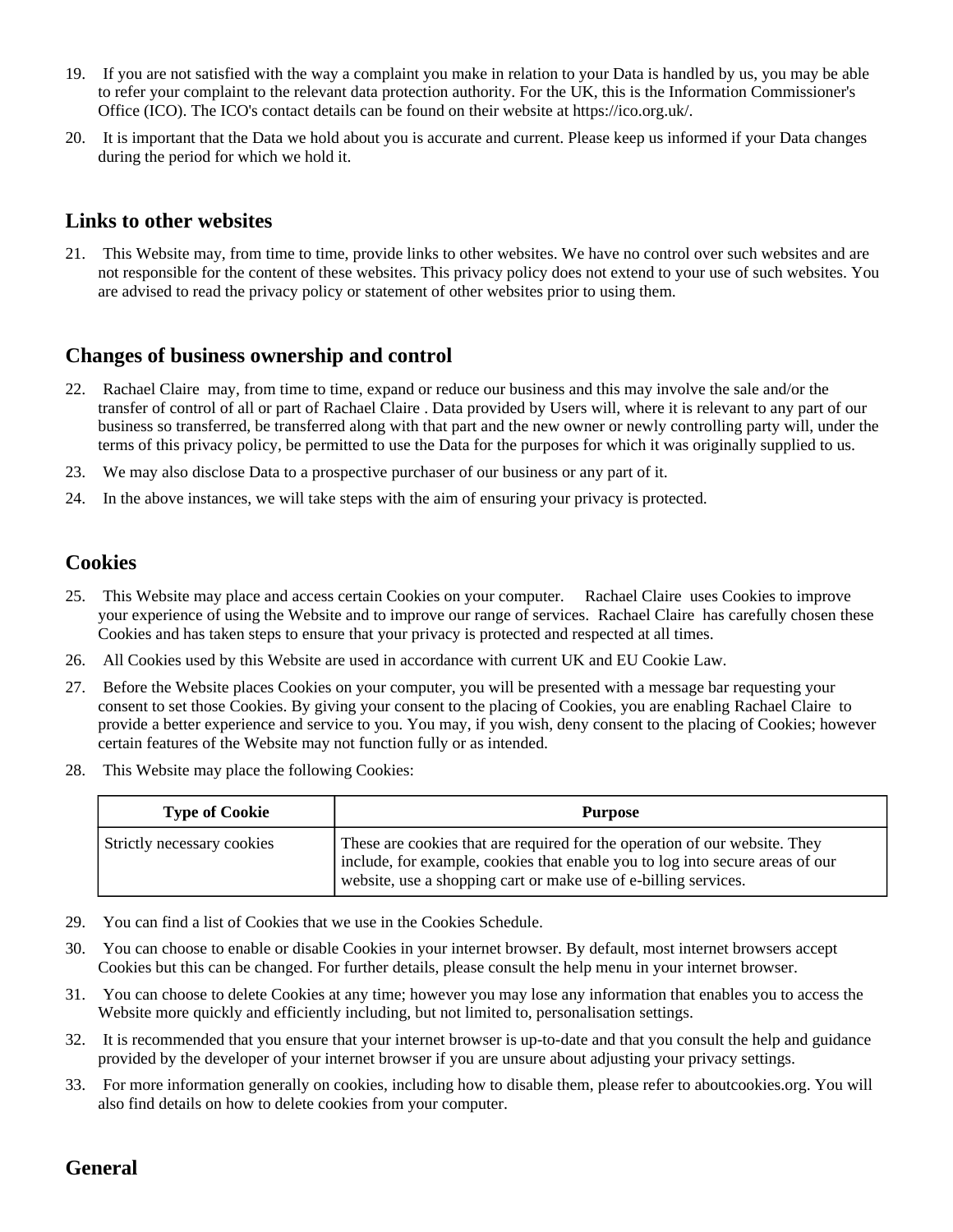- 34. You may not transfer any of your rights under this privacy policy to any other person. We may transfer our rights under this privacy policy where we reasonably believe your rights will not be affected.
- 35. If any court or competent authority finds that any provision of this privacy policy (or part of any provision) is invalid, illegal or unenforceable, that provision or part-provision will, to the extent required, be deemed to be deleted, and the validity and enforceability of the other provisions of this privacy policy will not be affected.
- 36. Unless otherwise agreed, no delay, act or omission by a party in exercising any right or remedy will be deemed a waiver of that, or any other, right or remedy.
- 37. This Agreement will be governed by and interpreted according to the law of England and Wales. All disputes arising under the Agreement will be subject to the exclusive jurisdiction of the English and Welsh courts.

## **Changes to this privacy policy**

38. Rachael Claire reserves the right to change this privacy policy as we may deem necessary from time to time or as may be required by law. Any changes will be immediately posted on the Website and you are deemed to have accepted the terms of the privacy policy on your first use of the Website following the alterations.

You may contact Rachael Claire by email at info@rachaelclairedogbehaviour.co.uk.

#### **Attribution**

39. This privacy policy was created using a document from [Rocket Lawyer](https://www.rocketlawyer.com/gb/en/) (https://www.rocketlawyer.com/gb/en).